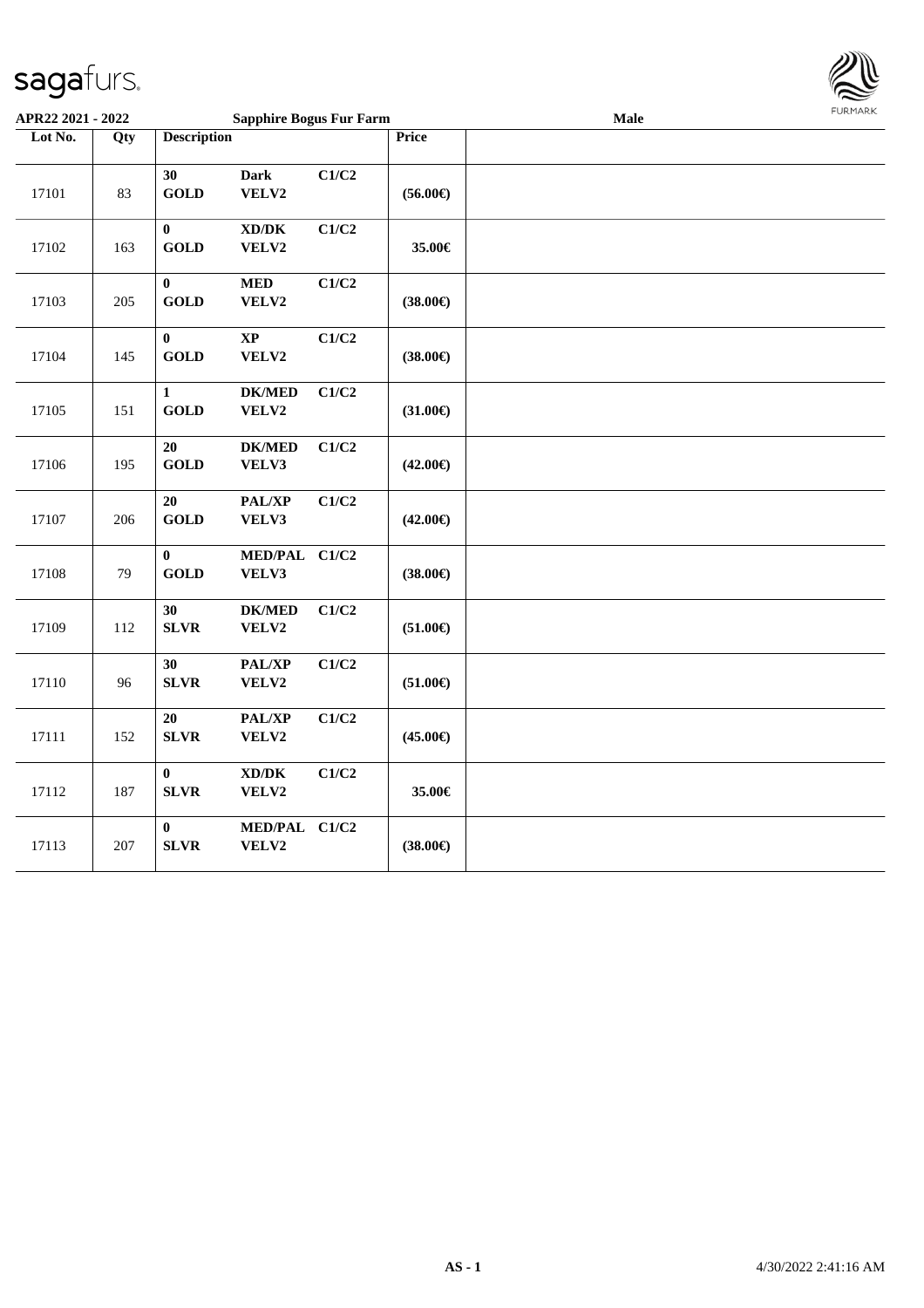

| APR22 2021 - 2022                                                 | <b>Sapphire Deep North</b> |                             |                                              |                      |                                                | <b>LOKINKV</b> |  |
|-------------------------------------------------------------------|----------------------------|-----------------------------|----------------------------------------------|----------------------|------------------------------------------------|----------------|--|
| Lot No.                                                           | Qty                        | <b>Description</b>          |                                              |                      | Price                                          |                |  |
| 17121                                                             | 112                        | 20<br><b>VSLA</b>           | XD/DK                                        | C1/C2                | $(38.00\epsilon)$                              |                |  |
| 17122                                                             | 82                         | 20<br><b>VSLA</b>           | MED/PAL C1/C2                                |                      | $(42.00\epsilon)$                              |                |  |
|                                                                   |                            |                             | <b>Sapphire Bogus Fur Farm</b>               |                      |                                                | <b>Male</b>    |  |
| 17124                                                             | 108                        | 40<br><b>VSLA</b>           | MED/PAL C1/C2<br>VELV2                       |                      | 52.00€                                         |                |  |
| 17125                                                             | 194                        | 30<br><b>VSLA</b>           | <b>DK/MED</b><br>VELV2                       | C1/C2                | $(47.00\epsilon)$                              |                |  |
| 17126                                                             | 97                         | 30<br><b>VSLA</b>           | PAL/XP<br>VELV2                              | C1/C2                | 47.00€                                         |                |  |
| 17127                                                             | 126                        | 30<br><b>VSLA</b>           | <b>DK/MED</b><br>VELV2                       | C1/C2<br><b>OPEN</b> | $(42.00\epsilon)$                              |                |  |
| 17128                                                             | 114                        | 30<br><b>VSLA</b>           | PAL/XP<br>VELV2                              | C1/C2<br><b>OPEN</b> | 42.00€                                         |                |  |
| * * * * * * * * * * * * * *<br>$* 17129$<br>*                     | 245                        | 20<br><b>VSLA</b>           | <b>DK/MED</b><br>VELV2                       | C1/C2                | $(39.00\epsilon)$                              |                |  |
| $\ast$<br>$* 17130$<br>* * * * * * * * <mark>* * * * * * *</mark> | 41                         |                             | 286 Skins                                    |                      | $\ast$<br>$(39.00\epsilon)$ *<br>* * * * * * * |                |  |
| * * * * * * * * <mark>* * * * * * *</mark><br>$* 17131$<br>$\ast$ | 245                        | 20<br><b>VSLA</b>           | <b>PAL/XP</b><br>VELV2                       | C1/C2                | 40.00€                                         |                |  |
| $\ast$<br>$* 17132$<br>* * * * * * * * <mark>* * * * * * *</mark> | 62                         |                             | 307 Skins                                    |                      | $\ast$<br>$40.00 \text{eV}$<br>* * * * * * *   |                |  |
| 17133                                                             | 137                        | 20<br><b>VSLA</b>           | <b>DK/MED</b><br>VELV2                       | C1/C2<br><b>OPEN</b> | $(35.00\epsilon)$                              |                |  |
| 17134                                                             | 130                        | 20<br><b>VSLA</b>           | PAL/XP<br>VELV2                              | C1/C2<br><b>OPEN</b> | $(36.00\epsilon)$                              |                |  |
| 17135                                                             | 217                        | $\mathbf{0}$<br><b>VSLA</b> | $\bold{X}\bold{D}/\bold{D}\bold{K}$<br>VELV2 | C1/C2                | $(34.00\epsilon)$                              |                |  |
| 17136                                                             | 281                        | $\mathbf{0}$<br><b>VSLA</b> | MED/PAL C1/C2<br>VELV2                       |                      | $(37.00\epsilon)$                              |                |  |
| 17137                                                             | 104                        | $\mathbf{1}$<br><b>VSLA</b> | <b>DK/MED</b><br>VELV2                       | C1/C2                | $(28.00\epsilon)$                              |                |  |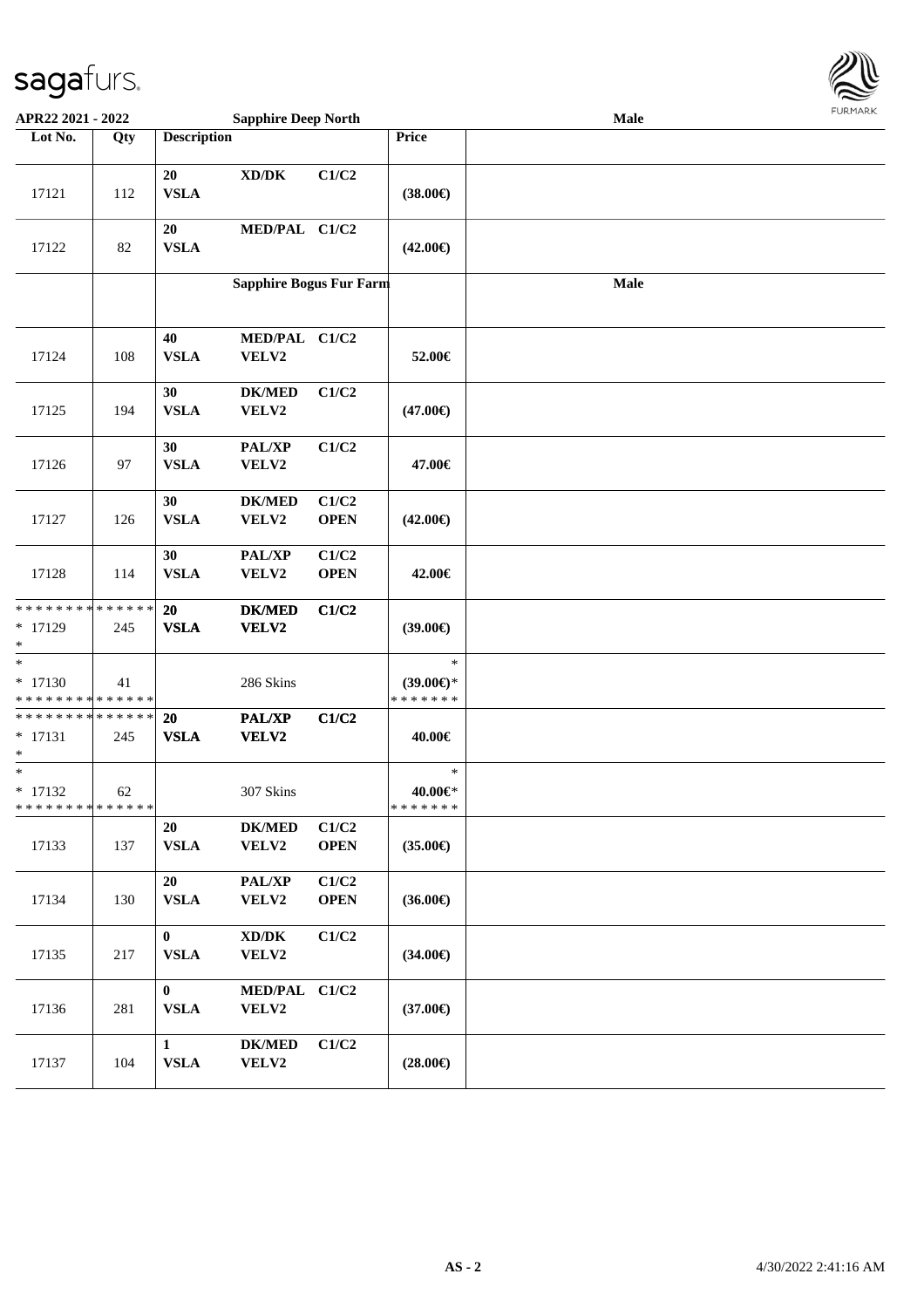

| APR22 2021 - 2022                        |     |                             | <b>Sapphire Deep North</b> |       |                                      | FURMARK |  |
|------------------------------------------|-----|-----------------------------|----------------------------|-------|--------------------------------------|---------|--|
| Lot No.                                  | Qty | <b>Description</b>          |                            |       | <b>Price</b>                         |         |  |
| 27101                                    | 139 | 1<br><b>GOLD</b>            | <b>DK/MED</b>              | C2/C3 | $(32.00\epsilon)$                    |         |  |
| 27102                                    | 202 | $\mathbf{1}$<br><b>GOLD</b> | <b>PAL/XP</b>              | C2/C3 | $(34.00\epsilon)$                    |         |  |
| * * * * * * * * * * * * * * *            |     | $\overline{2}$              | <b>DK/MED</b>              | C2/C3 |                                      |         |  |
| * 27103<br>$\ast$                        | 465 | <b>GOLD</b>                 |                            |       | $(25.00\epsilon)$                    |         |  |
| $*$                                      |     |                             |                            |       | $\ast$                               |         |  |
| $* 27104$<br>* * * * * * * * * * * * * * | 157 |                             | 622 Skins                  |       | $(25.00\epsilon)$ *<br>* * * * * * * |         |  |
| ************** 2                         |     |                             | PAL/XP                     | C2/C3 |                                      |         |  |
| * 27105<br>$\ast$                        | 465 | <b>GOLD</b>                 |                            |       | $(25.50\epsilon)$                    |         |  |
| $*$                                      |     |                             |                            |       | $\ast$                               |         |  |
| * 27106<br>* * * * * * * * * * * * * *   | 160 |                             | 625 Skins                  |       | $(25.50\epsilon)$ *<br>*******       |         |  |
| 27107                                    | 136 | $\mathbf{3}$<br><b>GOLD</b> | XD/DK                      | C2/C3 | $(14.50\epsilon)$                    |         |  |
| 27108                                    | 229 | $\mathbf{3}$<br><b>GOLD</b> | MED/PAL C2/C3              |       | $(18.50\epsilon)$                    |         |  |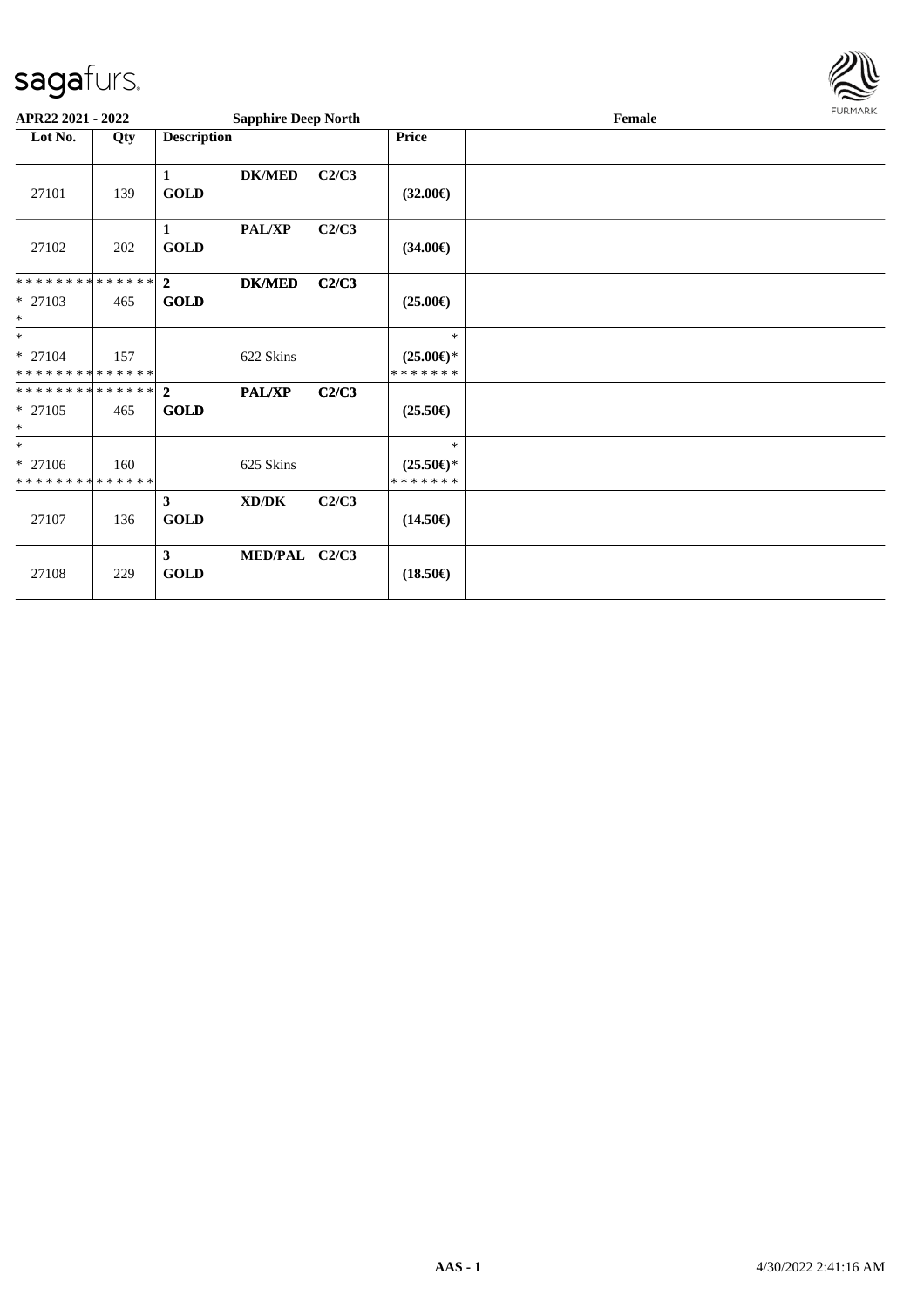

| APR22 2021 - 2022 |     | <b>Sapphire Jefferson Fur Farm</b> |                               |       |          | Female | FURMARK |
|-------------------|-----|------------------------------------|-------------------------------|-------|----------|--------|---------|
| Lot No.           | Qty | <b>Description</b>                 |                               |       | Price    |        |         |
| 27121             | 199 | 3<br>GOLD                          | <b>DK/MED</b><br><b>VELV1</b> | C1/C2 | (19.00€) |        |         |
| 27122             | 153 | 3<br>GOLD                          | <b>PAL/XP</b><br><b>VELV1</b> | C1/C2 | (19.50€) |        |         |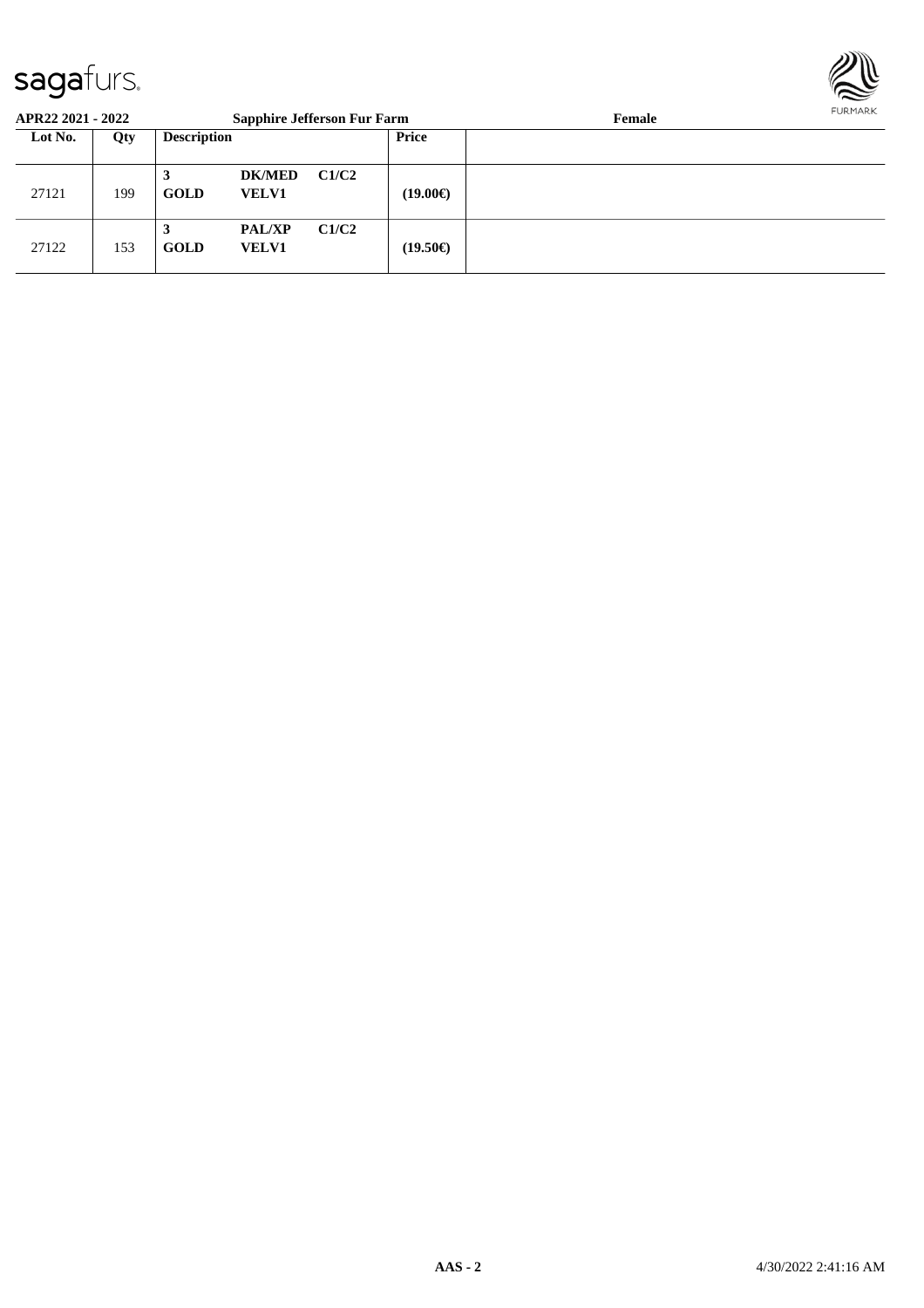

| APR22 2021 - 2022 |     |                                         | <b>Sapphire Bogus Fur Farm</b> |       |                   | Female | <b>FURMARK</b> |
|-------------------|-----|-----------------------------------------|--------------------------------|-------|-------------------|--------|----------------|
| Lot No.           | Qty | <b>Description</b>                      |                                |       | Price             |        |                |
| 27141             | 102 | $\mathbf{1}$<br>GOLD                    | 2XD/XD<br>VELV2                | C1/C2 | $(35.00\epsilon)$ |        |                |
| 27142             | 163 | $\mathbf{1}$<br><b>GOLD</b>             | <b>Dark</b><br>VELV2           | C1/C2 | $(42.00\epsilon)$ |        |                |
| 27143             | 294 | $\overline{2}$<br><b>GOLD</b>           | <b>XP</b><br>VELV2             | C1/C2 | $(36.00\epsilon)$ |        |                |
| 27144             | 126 | $\mathbf{3}$<br><b>GOLD</b>             | <b>DK/MED</b><br>VELV2         | C1/C2 | $(20.00\epsilon)$ |        |                |
| 27145             | 170 | $\mathbf{3}$<br>$\operatorname{GOLD}$   | PAL/XP<br>VELV2                | C1/C2 | $(20.50\epsilon)$ |        |                |
| 27146             | 185 | 0/1<br>GOLD                             | <b>DK/MED</b><br>VELV3         | C1/C2 | $(31.00\epsilon)$ |        |                |
| 27147             | 193 | 0/1<br>GOLD                             | PAL/XP<br>VELV3                | C1/C2 | $(32.00\epsilon)$ |        |                |
| 27148             | 157 | $\overline{2}$<br><b>GOLD</b>           | <b>DK/MED</b><br>VELV3         | C1/C2 | $(23.00\epsilon)$ |        |                |
| 27149             | 96  | $\overline{2}$<br>$\operatorname{GOLD}$ | PAL/XP<br>VELV3                | C1/C2 | $(24.00\epsilon)$ |        |                |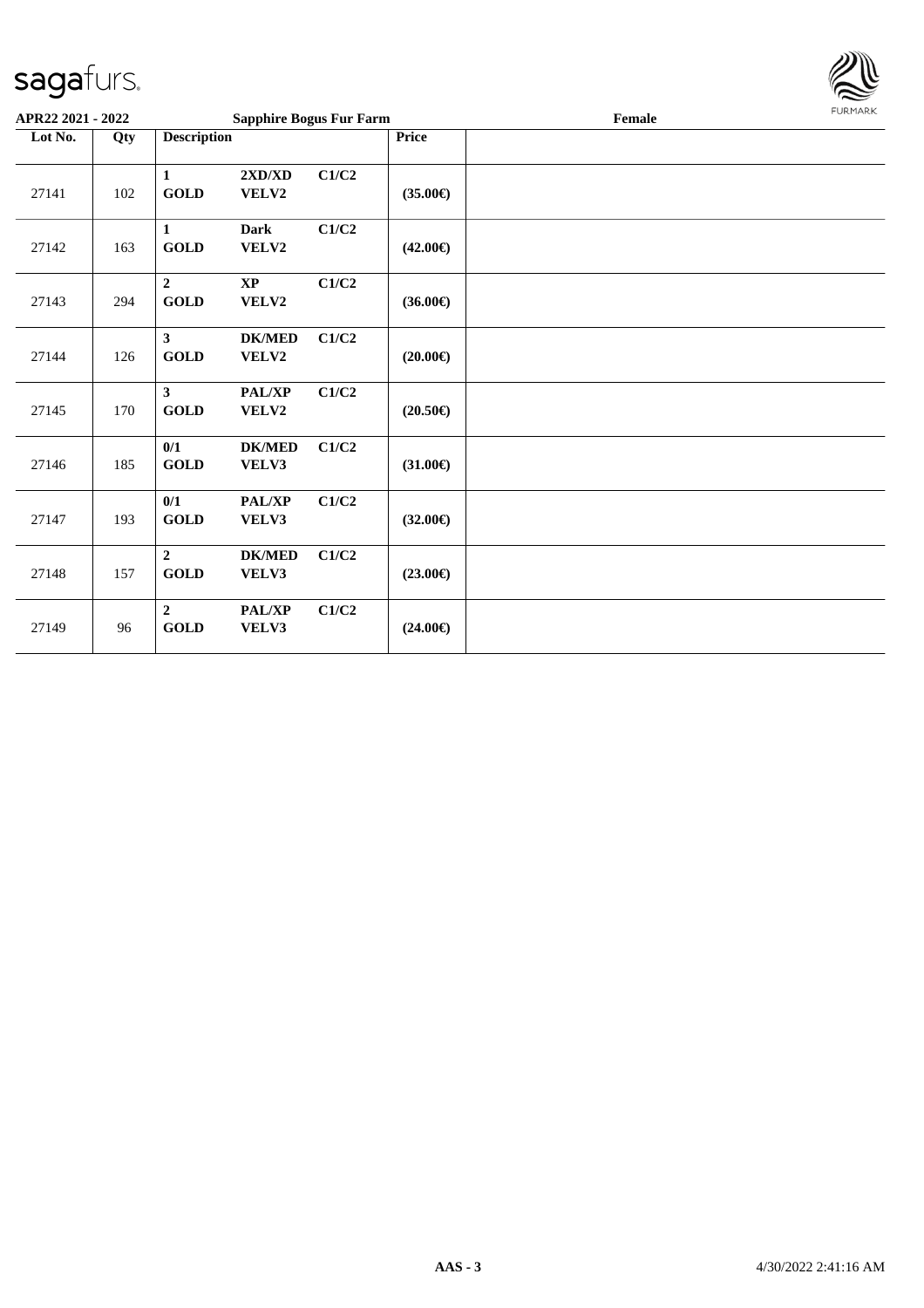

| APR22 2021 - 2022 |     |                               | <b>Sapphire Jefferson Fur Farm</b> |       |                   | Female | FURMARK |
|-------------------|-----|-------------------------------|------------------------------------|-------|-------------------|--------|---------|
| Lot No.           | Qty | <b>Description</b>            |                                    |       | <b>Price</b>      |        |         |
| 27161             | 150 | $\mathbf{1}$<br><b>SLVR</b>   | 2XD/XD<br><b>VELV1</b>             | C2/C3 | $(25.50\epsilon)$ |        |         |
| 27162             | 149 | 1<br><b>SLVR</b>              | <b>DK/MED</b><br><b>VELV1</b>      | C2/C3 | $(32.00\epsilon)$ |        |         |
| 27163             | 91  | 1<br><b>SLVR</b>              | <b>PAL/XP</b><br><b>VELV1</b>      | C2/C3 | $(32.00\epsilon)$ |        |         |
| 27164             | 193 | $\overline{2}$<br><b>SLVR</b> | 2XD/XD<br><b>VELV1</b>             | C2/C3 | $(18.00\epsilon)$ |        |         |
| 27165             | 415 | $\overline{2}$<br><b>SLVR</b> | <b>DK/MED</b><br><b>VELV1</b>      | C2/C3 | $(24.50\epsilon)$ |        |         |
| 27166             | 184 | $\overline{2}$<br><b>SLVR</b> | <b>PAL/XP</b><br><b>VELV1</b>      | C2/C3 | $(24.50\epsilon)$ |        |         |